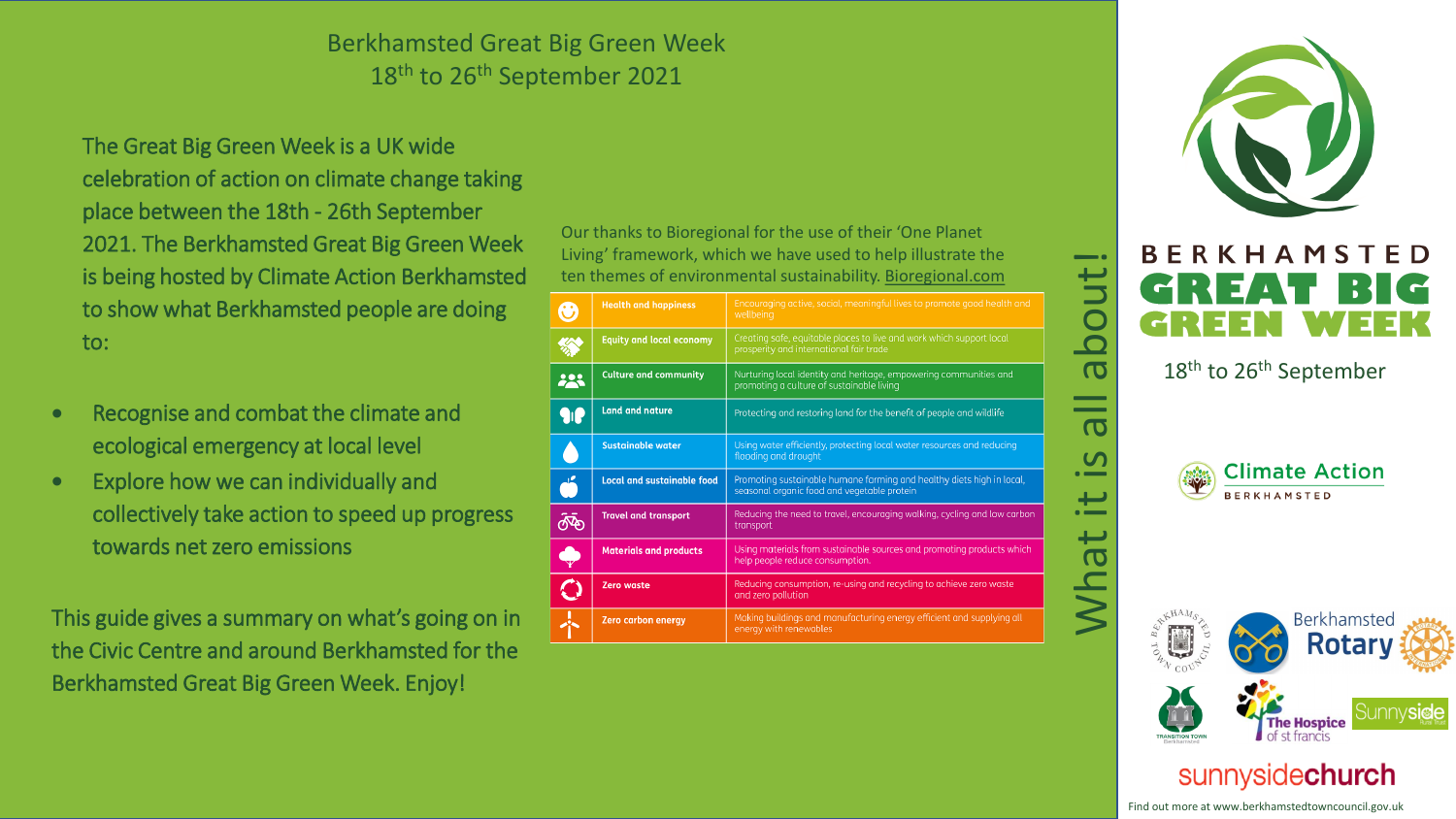#### **OFFICIAL OPENING**

10am to 11am BERKHAMSTED GREAT BIG GREEN WEEK OFFICIAL OPENING By Mayor of Berkhamsted – Councillor Stephen Claughton

#### **BERKHAMSTED TOWN COUNCIL**

Energy Group presents EVs. Retro-fit Housing, Thermal Imaging,



**ST PETER'S CHURCH**



**SUNNYSIDE RURAL TRUST**

Local Produce Stall including Berkhamsted Great Big Green Week meadow seed mix and perennial plants **225 90 C** 

#### **VIDA ECO SHOP**

Vida Eco Shop has a huge range of plasticfree, eco-friendly products including skin care, hair care, dental products, cleaning products, reusable alternatives to single-use items, gifts and more! A donation is made to the Marine<br>Conservation Society for every order. Conservation Society for every order.

### **LITTLE KITS**

Check out Little Kits hire of reusable decorations, props, crockery and tableware for children's parties and other celebrations  $\overline{\bigcirc}$  Berkhamsted Great Big Green Week in the Civic Centre **10am to 4pm**



paint

#### **JOIN US FOR COMPLIMENTARY TEA/ COFFEE/ JUICE**

Please join use in the Civic Centre for complimentary tea/ coffee/ juice throughout the day.

On your way out don't forget to take a hand of compost and plant your own seed in your coffee cup!

# **DACORUM**

Chat with our Friendly local members and find out what we do  $\frac{1}{2}$ 

**Berkhamsted Rotary** 

Recycling of hand tools for Africa, recycling musical instruments for local schools, Dacorum Young Artist Competition for 2022.

Eco schools environmental work

#### **RIVER BULBOURNE**

Explore and learn about the River Bulbourne 90 225

#### **BEE-KEEPING**

ne l

Come and find out about Bee-keeping with Paul Craig



18<sup>th</sup> to 26<sup>th</sup> September

C

ر ہے

 $\left| \frac{1}{2} \right|$   $\left| \frac{1}{2} \right|$ 



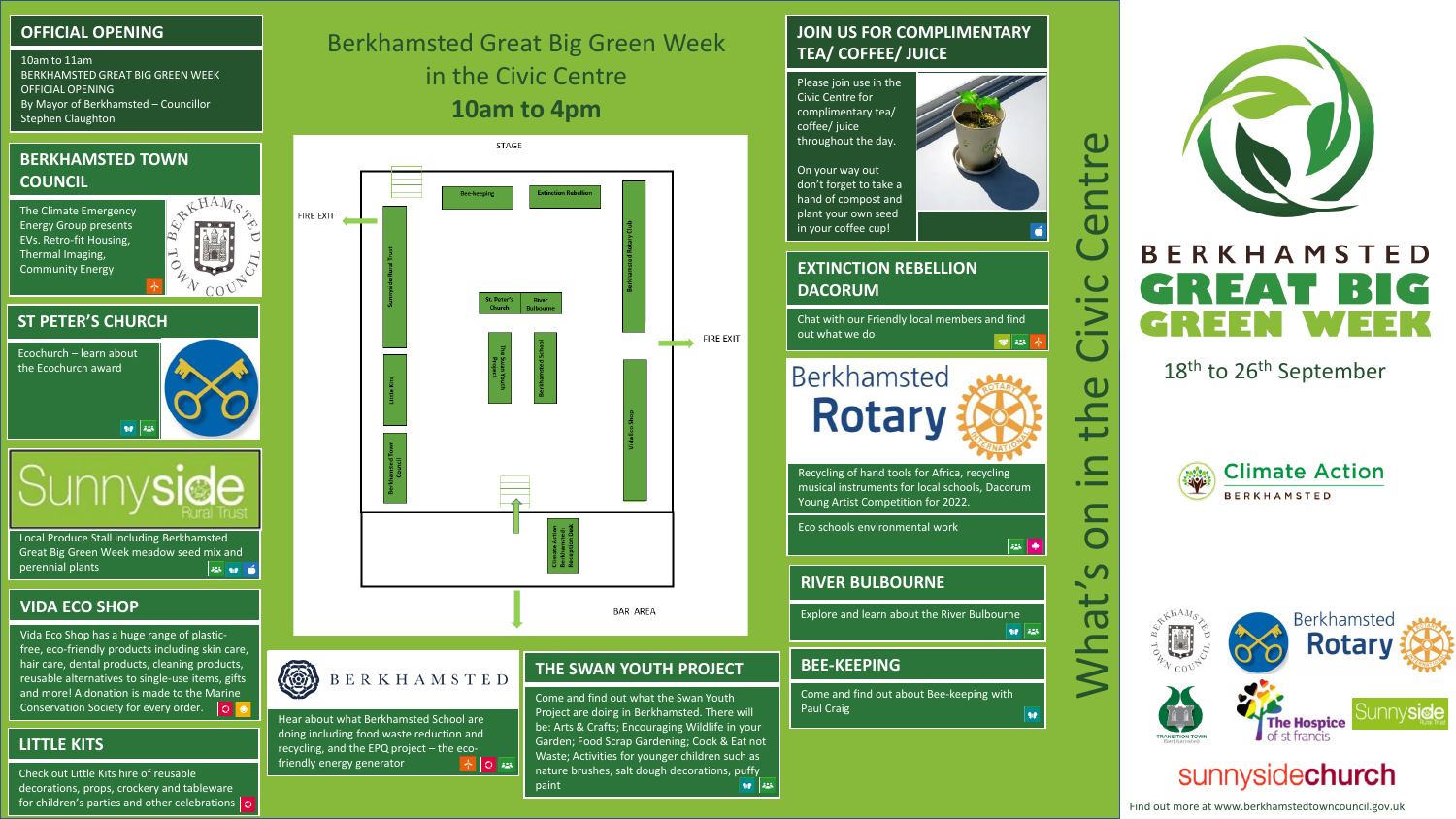## Check out what's on in the evenings in the Civic Centre….

#### **BERKHAMSTED LIVE GOES GREEN WEDNESDAY 22nd SEPTEMBER, 7:30 to 9:30pm**

Come to BERKHAMSTED LIVE GOES GREEN, 19.30-21.30, at the Civic Centre, High Street, Berkhamsted HP4 3HB (also online)!

This free event is part of the Town Council's Great Big Green Week celebrations.

#### It features:

- A Dance for the Planet by Joanna Bordon.
- High-energy indie/folk music from The Devines.
- Recycled art & upcycled furniture demonstrated by Anna Schofield.
- Personal reactions to the climate/eco emergency from Raeeka Yassaie, John Bell & Sue Hampton
- Leslie Tate as MC.

We'd like you to come to the Civic Centre in person if you can (it helps the performers!). But if you'd rather watch the livestream please email **Istate@btinternet.com** because the YouTube link will change on the day. You can also reserve seats at  $+ 128$ [lstate@btinternet.com](mailto:lstate@btinternet.com)

> **EVENING** ENTERTAINMENT

#### **PUTTING YOUR MONEY WHERE YOUR MOUTH IS THURSDAY 23rd SEPTEMBER, 5:30 to 7pm**

#### **Putting your money where your mouth is – an introduction to sustainable investing**

If you have a pension, savings or any other investments, have you thought about where this money is invested? Are you unwittingly propping up oil and gas, armaments and cigarette companies? Or is your money instead supporting a more sustainable future by being invested in companies that are solving the world's great social and environmental challenges? Come to this panel event with experts in the industry to hear how you can make your money matter!

#### The panel features:

- **Julia Dreblow** who runs sri Services

[\(https://www.sriservices.co.uk/](https://www.sriservices.co.uk/)) the UK's only independent company devoted the Sustainable and Responsible Investment (SRI) fund market.

- **Seb Beloe**, a Berkhamsted resident and Head of Research at WHEB Asset Management a leading provider of sustainable investment funds

- **John Ditchfield**, an independent financial advisor, actively advising clients on how to invest in sustainable funds.

The panel will be chaired by **Lucy Carmody**, a resident of Aldbury and an expert in the industry.

This event is free but do tell us you're coming O ↑ ● ॐ ● ● [Put your money where your mouth is](mailto:https://www.eventbrite.com/e/put-your-money-where-your-mouth-is-tickets-169499498563?fbclid=IwAR0dcM-X2Qd_IhsY5zNLW-hDUCc7m_oZI68I0MZA8HoaQJgkiNpDMWzc6Hs)

### **GREEN COMEDY EVENING & POP-UP BEER BAR**

#### **FRIDAY 24th SEPTEMBER, 6 to 9:30pm**

As part of Climate Action Berkhamsted's Great Big Green Week we're back for another very special Comedy Evening and Pop Up Beer Bar.

Climate change and environmental awareness aren't usually a laughing matter, but we think you'll have fun and share some laughter with our fab line up of comedians.

#### \*Simon Brodkin\*

An untameable prankster and acclaimed character comedian, Simon is best known for his irrepressible, south London wide boy Lee Nelson.

#### \*Andrew White\*

Flamboyantly repressed and optimistically cynical, Andrew White is a stand-up fast rising through the comedy ranks with an act that's not to be missed.

#### \*Laura Lexx\*

Laura Lexx is a star on the rise, one of those rare comics to reach the top of the live comedy club circuit and then expertly make the jump across to polished Edinburgh Festival shows and fantastic television appearances.

#### \*Tom Glover\* (MC)

Loveable West Country favourite Tom Glover is a highly soughtafter act and MC, capable of bringing laughter to any room. Tom combines tales of fatherhood and country living with hilarious observational routines on daily life.

#### Beers:

We will have our usual pop up beer bar with selected seasonal ales. Details to follow.

Food: Light suppers will be available to pre-order. Details to follow.

NB Content will be adult humour. We advise no children to avoid embarrassment!

Tickets: £15 Get your tickets from [buytickets.at/berkobeerfest1/572232](mailto:https://www.tickettailor.com/events/berkobeerfest1/572232)

Terms: - Please note, on rare occasions we may need to alter the programme times or acts at short notice. ↑ 28 - Tickets are non-refundable.



 $\mathbf 0$ 

ىب

 $\mathbf{d}$ - 1

 $\ge$ 

 $\overline{\mathcal{C}}$ 

 $\mathbf 0$ 

 $\overline{\phantom{0}}$ 

 $\overline{\phantom{a}}$ 

 $\Box$ 

 $\overline{C}$  $\overline{\phantom{0}}$ 

 $\overline{\textbf{C}}$ 

### 18<sup>th</sup> to 26<sup>th</sup> September





## sunnysidechurch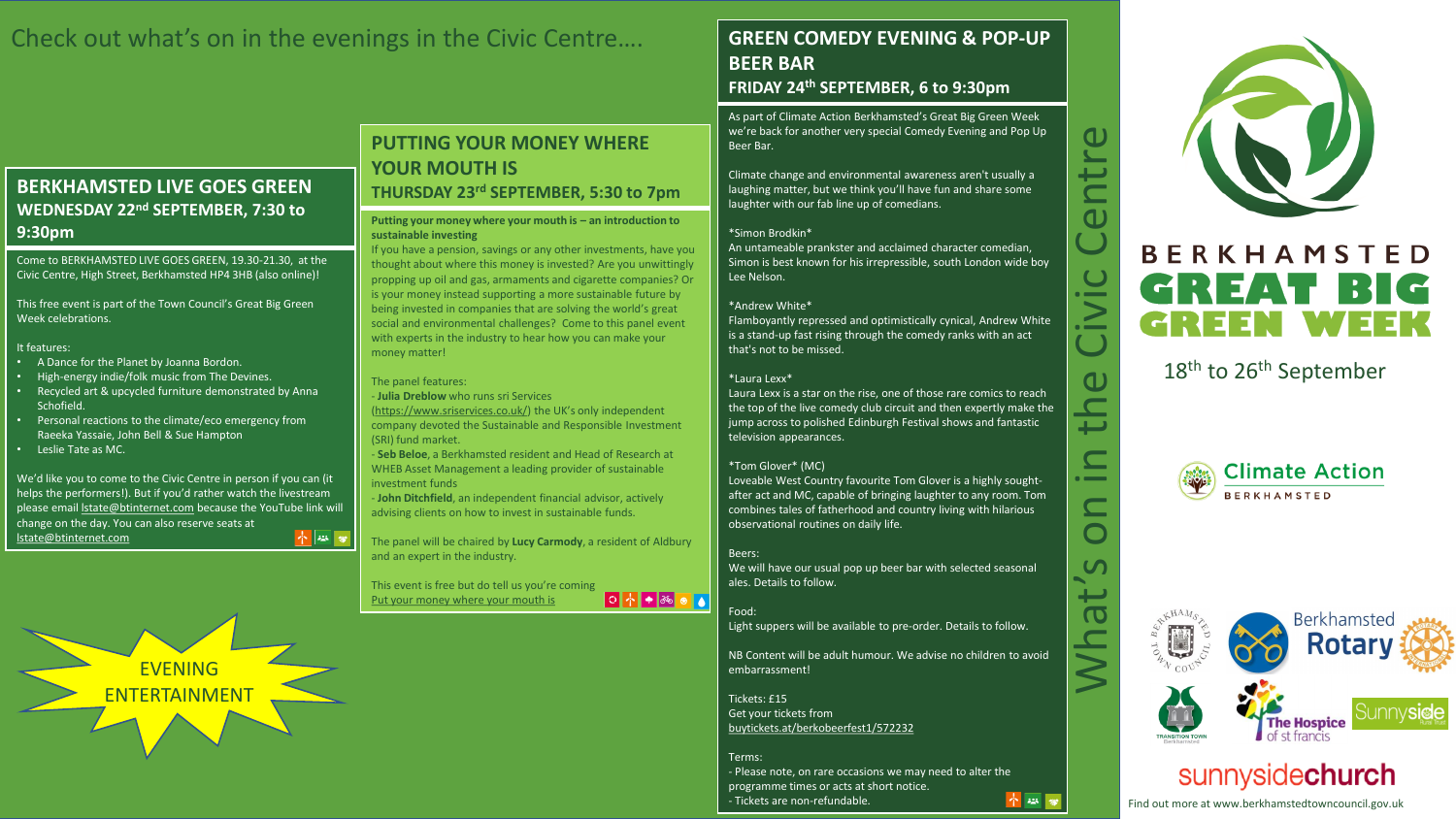## Berkhamsted Great Big Green Week Around Berkhamsted

**SAT 18th SEPT**

*Free*

BE *Free*

 $\frac{10}{M}$ 

 $10$ 

**Be**<br>**M**<br>**BA** 

 $Fr$ 

| SAT 18 <sup>th</sup> SEPT                                                                                                                                                                                                                                                                              | SUN 19th SEPT                                                                                                                                                                                                                                                                                                                                                                                                                                                                | MON 20 <sup>th</sup> SEPT                                                                                                                                                                                                                                    | <b>TUES 21st SEPT</b>                                                                                                                                                                                                                                      |
|--------------------------------------------------------------------------------------------------------------------------------------------------------------------------------------------------------------------------------------------------------------------------------------------------------|------------------------------------------------------------------------------------------------------------------------------------------------------------------------------------------------------------------------------------------------------------------------------------------------------------------------------------------------------------------------------------------------------------------------------------------------------------------------------|--------------------------------------------------------------------------------------------------------------------------------------------------------------------------------------------------------------------------------------------------------------|------------------------------------------------------------------------------------------------------------------------------------------------------------------------------------------------------------------------------------------------------------|
| 9:30am to 5:30pm<br><b>Sustainable shopping</b><br>CREATIVE COLLECTIVE, 246 HIGH STREET<br>$\left \circ\right $ $\leftrightarrow$ $\left \circ\right $<br>Free                                                                                                                                         | 9:30am to 5pm<br>The Berkhamsted Walk 2021, a 12 mile<br>circular route, in aid of the Children's Society<br><b>BERKHAMSTED</b>                                                                                                                                                                                                                                                                                                                                              | 9:30 to 5:30pm<br><b>Sustainable shopping</b><br><b>CREATIVE COLLECTIVE, 246 HIGH STREET</b><br>Free                                                                                                                                                         | 9:30 to 5:30pm<br><b>Sustainable shopping</b><br><b>CREATIVE COLLECTIVE, 246 HIGH STREET</b><br>Free<br>$\bigcirc$ $\bigcirc$ $\bigcirc$ $\bigcirc$                                                                                                        |
| 9:30am to 4pm<br><b>Green and sustainable book promotion</b><br><b>BERKHAMSTED LIBRARY</b><br>$\left  \frac{1}{2} \right $<br>Free                                                                                                                                                                     | More details and to register @<br>berkhamstedwalk.com<br>$\bullet$ 25 $\circ$<br>10am to 4:30pm<br><b>Sustainable shopping</b>                                                                                                                                                                                                                                                                                                                                               | 9.30am to 4pm<br>Green and sustainable book promotion<br><b>BERKHAMSTED LIBRARY</b><br>Free<br>الخفاة                                                                                                                                                        | 9.30am to 5pm<br><b>Green and sustainable book promotion</b><br><b>BERKHAMSTED LIBRARY</b><br>Free<br>$\left  \cdot \right\rangle$                                                                                                                         |
| 10:30am to 3:30pm<br>Dacorum Young Artists Exhibition: Launch of<br>2022 Competition<br>Heritage Open Day - Lanes Nursery Art<br>OPEN DOOR CAFÉ, 360 to 364 HIGH STREET,<br><b>BERKHAMSTED</b>                                                                                                         | <b>CREATIVE COLLECTIVE, 246 HIGH STREET</b><br>Free<br>$\mathbf{v}$<br>All day<br><b>SUNNYSIDE CHURCH - WELCOME, WALK,</b><br><b>WONDER.</b> Explore the flora and fauna in the<br>Churchyard<br>SUNNYSIDE CHURCH, IVY HOUSE LANE, HP4<br>0 + 2 +<br>2PP<br>1:30 <sub>pm</sub><br><b>YOUTH CLIMATE MARCH - Gathering of local</b><br>children and parents. A perfect opportunity<br>for young people who feel like they aren't<br>being heard and not enough action is being | 10:30am to 3:30pm<br>Dacorum Young Artists Exhibition Launch on<br>2022 Competition<br>Heritage Open Day - Lanes Nursery Art<br>OPEN DOOR CAFÉ, 360 to 364 HIGH STREET,<br><b>BERKHAMSTED</b>                                                                | 10:30am to 3:30pm<br>Dacorum Young Artists Exhibition: Launch of<br>2022 Competition<br>Heritage Open Day - Lanes Nursery Art<br>OPEN DOOR CAFÉ, 360 to 364 HIGH STREET,<br><b>BERKHAMSTED</b>                                                             |
| $6$ 10 $23$<br>Free<br>10am to 2pm<br>Wildlife trail drop-in - Come and enjoy a<br>unique walk around Sunnyside Rural Trust,<br>spot the wildlife, animals, learn about moth<br>traps, sow your own salad seed, watch a<br>pond dipping demo and watch woodworking<br>demos with The Repair Shed team. |                                                                                                                                                                                                                                                                                                                                                                                                                                                                              | Free<br>$6 - 10$<br>9:30am to 12noon<br><b>BERKHAMSTED GARDENERS' WORLD - "Let's</b><br>get gardening" tips, tricks and seeds. Your<br>questions answered<br><b>GREENFIELD GARDEN, where Tesco's carpark</b><br>meets Lower Kings Road<br>Free<br>$90^\circ$ | Free<br>0 9 22<br>9:30am to 12noon<br><b>BERKHAMSTED GARDENERS' WORLD - "Let's</b><br>get gardening" tips, tricks and seeds. Your<br>questions answered<br><b>GREENFIELD GARDEN, where Tesco's carpark</b><br>meets Lower Kings Road<br>Free<br><b>SiP</b> |
| NORTHCHURCH SITE, UPPER ALLOTMENTS,<br>ő<br>NEW ROAD, NORTHCHURCH, HP4 1NJ<br>E3 per child. Café and shop will be open <b>10 23</b><br>10am to 12:00<br><b>Berkhamsted Arts &amp; Crafts: Seed Bomb</b><br><b>Making</b>                                                                               | taken. Words from the organiser - BLYTHE<br><b>ATKINSON (Age 9)</b><br>Canal Fields (behind the park)<br>Free - bring banners highlighting your<br>425<br>concerns and your chanting voice                                                                                                                                                                                                                                                                                   | All day<br><b>SUNNYSIDE CHURCH - WELCOME, WALK,</b><br>WONDER. Explore the flora and fauna in the<br>Churchyard<br>SUNNYSIDE CHURCH, IVY HOUSE LANE, HP4<br>2PP<br>90 225                                                                                    | All day<br><b>SUNNYSIDE CHURCH - WELCOME, WALK,</b><br>WONDER. Explore the flora and fauna in the<br>Churchyard<br>SUNNYSIDE CHURCH, IVY HOUSE LANE, HP4<br>2PP<br>98 28                                                                                   |
| BAC, 29-31 LOWER KINGS ROAD<br>38 225<br>Free<br>All day<br>SUNNYSIDE CHURCH - WELCOME, WALK,<br><b>WONDER.</b> Explore the flora and fauna in the<br>Churchyard                                                                                                                                       |                                                                                                                                                                                                                                                                                                                                                                                                                                                                              | 8pm<br><b>BERKHAMSTED FILM SOCIETY showing</b><br><b>Nomadland</b><br><b>CIVIC CENTRE</b><br>Non-members - £5, New members always<br>423<br>welcome                                                                                                          | 8pm<br><b>BERKHAMSTED FILM SOCIETY showing</b><br><b>Nomadland</b><br><b>CIVIC CENTRE</b><br>Non-members - £5, New members always<br>welcome<br>225                                                                                                        |
| SUNNYSIDE CHURCH, IVY HOUSE LANE, HP4<br>$\sqrt{1 + \frac{1}{2}}$<br>2PP                                                                                                                                                                                                                               |                                                                                                                                                                                                                                                                                                                                                                                                                                                                              | 12 noon to 2pm<br><b>Estarli eBike Open Day</b><br>ELM GROVE, BERKHAMSTED<br>Free<br> 本                                                                                                                                                                      | 12 noon to 2pm<br><b>Estarli eBike Open Day</b><br>ELM GROVE, BERKHAMSTED<br>木<br>Free                                                                                                                                                                     |





around

SO

iat'



## sunnysidechurch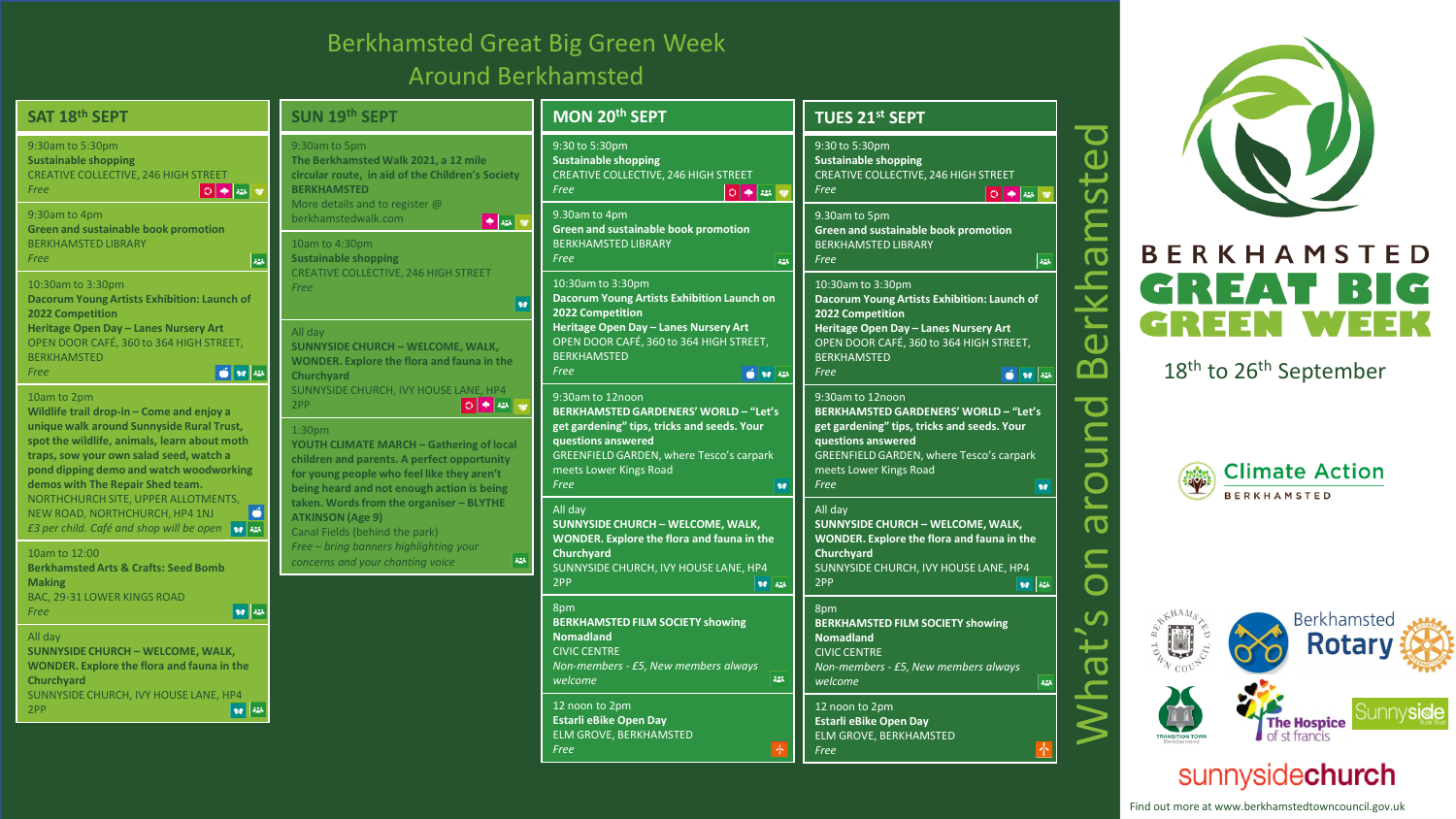## Berkhamsted Great Big Green Week Around Berkhamsted

| WED 22nd SEPT                                                                                                                                                                                                                                                                     | <b>WED 22nd SEPT - CONTINUED</b>                                                                                                                                                                                                                  | <b>THURS 23rd SEPT</b>                                                                                                                                                                                                                                            | <b>THURS 23rd SEPT - CONTINUED</b>                                                                                                                                                                                                                                                         | $\overline{\mathbf{C}}$                                                                                     |  |
|-----------------------------------------------------------------------------------------------------------------------------------------------------------------------------------------------------------------------------------------------------------------------------------|---------------------------------------------------------------------------------------------------------------------------------------------------------------------------------------------------------------------------------------------------|-------------------------------------------------------------------------------------------------------------------------------------------------------------------------------------------------------------------------------------------------------------------|--------------------------------------------------------------------------------------------------------------------------------------------------------------------------------------------------------------------------------------------------------------------------------------------|-------------------------------------------------------------------------------------------------------------|--|
| 11am to 2:30pm<br><b>DACORUM BOROUGH COUNCIL</b><br><b>Environmental Information Stall</b><br>BERKHAMSTED MARKET PLACE<br>Free<br>02                                                                                                                                              | 10:30am to 3:30pm<br>Dacorum Young Artists Exhibition: Launch of<br>2022 Competition<br>Heritage Open Day - Lanes Nursery Art<br>OPEN DOOR CAFÉ, 360 to 364 HIGH STREET,<br><b>BERKHAMSTED</b>                                                    | 11am to 1pm<br><b>SUNNYSIDE RURAL TRUST</b><br><b>Meadow Seed Market Stall</b><br><b>BERKHAMSTED MARKET</b><br>$\bullet$ or $\approx$<br>Free                                                                                                                     | 9:30am to 12noon<br><b>BERKHAMSTED GARDENERS' WORLD - "Let's</b><br>get gardening" tips, tricks and seeds. Your<br>questions answered<br><b>GREENFIELD GARDEN, where Tesco's carpark</b><br>meets Lower Kings Road                                                                         | ட                                                                                                           |  |
| 3pm to 5pm<br>A guided walk of Berkhamsted Golf Club<br>around Berkhamsted Common including :the<br>history (Black Prince and Duchy of Cornwall);<br>the WWI trenches; the role of the Golf Club;<br>and, habitat management<br>MEET AT BERKHAMSTED GOLF CLUB<br><b>CLUBHOUSE</b> | $6$ $10$ $12$<br>Free<br>9:30am to 12noon<br><b>BERKHAMSTED GARDENERS' WORLD - "Let's</b><br>get gardening" tips, tricks and seeds. Your<br>questions answered<br><b>GREEN FIELD ROAD GARDEN, where Tesco's</b><br>carpark meets Lower Kings Road | 223 50<br>11am to 1pm<br><b>HEART Community Group</b><br>A webinar and conversation on Local<br><b>Community Climate Resilience and Adaptation</b><br>Zoom https://us02web.zoom.us/j/9930518155<br>Free (recommended for age 12 years and over)<br>9:30 to 5:30pm | Free<br><b>SP</b><br>3.30pm to 5pm<br><b>CELEBRATE THE APPLE - Come and harvest</b><br>some of the apples in the Sunnyside Orchard,<br>sample some Sunnyside apple juice. Shop our<br>on-site market stall. Take part in apple themed<br>colouring and crafts.                             | <b>BERKHAMSTED</b><br>$\overline{\mathbf{o}}$<br>GREAT BIG<br>GREEN<br>$\blacktriangleright$<br>$\mathbf 0$ |  |
| Register at howard@berkhamstedgc.co.uk<br>Free<br><b>Se</b><br>9:30 to 5:30pm<br><b>Sustainable shopping</b>                                                                                                                                                                      | ve <br>Free<br>All day<br><b>SUNNYSIDE CHURCH - WELCOME, WALK,</b><br>WONDER. Explore the flora and fauna in the                                                                                                                                  | <b>Sustainable shopping</b><br>CREATIVE COLLECTIVE, 246 HIGH STREET<br>∥○│◆∥╩│\$<br>Free<br>10:30am to 3:30pm                                                                                                                                                     | <b>ACTIVITY CENTRE, SUNNYSIDE ALLOTMENTS,</b><br><b>IVY HOUSE LANE, HP4 2PP</b><br>Refreshments and homemade apple cake for<br>small charge<br>$\frac{1}{2}$ $\frac{1}{2}$ $\frac{1}{2}$ $\frac{1}{2}$ $\frac{1}{2}$ $\frac{1}{2}$ $\frac{1}{2}$ $\frac{1}{2}$ $\frac{1}{2}$ $\frac{1}{2}$ | മ്മ<br>18 <sup>th</sup> to 26 <sup>th</sup> September                                                       |  |
| <b>CREATIVE COLLECTIVE, 246 HIGH STREET</b><br>Free<br>9:30am to 5pm<br><b>Green and sustainable book promotion</b><br><b>BERKHAMSTED LIBRARY</b>                                                                                                                                 | Churchyard<br>SUNNYSIDE CHURCH, IVY HOUSE LANE, HP4 2PP<br>$  \mathbf{v}  $ 224<br>7:30 to 9:30pm<br><b>Berkhamsted Live Goes Green</b>                                                                                                           | Dacorum Young Artists Exhibition: Launch of<br>2022 Competition<br>Heritage Open Day - Lanes Nursery Art<br>OPEN DOOR CAFÉ, 360 to 364 HIGH STREET,<br><b>BERKHAMSTED</b><br>0 10 225<br>Free                                                                     | 90 225<br>All dav<br><b>SUNNYSIDE CHURCH - WELCOME, WALK,</b><br>WONDER. Explore the flora and fauna in the<br>Churchyard<br>SUNNYSIDE CHURCH, IVY HOUSE LANE, HP4 2PP                                                                                                                     | $\overline{\phantom{a}}$<br><b>Climate Action</b><br>$\mathbf O$<br><b>BERKHAMSTED</b>                      |  |
| $\left  \cdot \right $<br>Free<br>12 noon to 2pm<br><b>Estarli eBike Open Day</b><br>ELM GROVE, BERKHAMSTED<br>Free                                                                                                                                                               | <b>CIVIC CENTRE, BERKHAMSTED</b><br>Free<br>$\left \mathbf{A}\right \mathbf{w}$ $\left \mathbf{v}\right $<br>email  state@btinternet.com                                                                                                          | 5:30pm to 7pm<br><b>Putting Your Money Where Your Mouth Is</b><br>CIVIC CENTRE, BERKHAMSTED<br>Free<br>Do tell us you're coming                                                                                                                                   | 7:30 pm to 8:30pm (clothes drop-off 6:30pm)<br><b>TRANSITION TOWN BERKHAMSTED CLOTHES</b><br><b>SWAP</b><br>OPEN DOOR CAFÉ, 360 to 364 HIGH STREET,<br><b>BERKHAMSTED</b><br>£2 entry, £6 entry and glass of process at                                                                    | $\overline{\mathbf{C}}$<br>$\bigcirc$                                                                       |  |
|                                                                                                                                                                                                                                                                                   |                                                                                                                                                                                                                                                   | Putting your money where your mouth is<br>O ↑ ◆ ∞ ● ▲                                                                                                                                                                                                             | No.309<br>Tickets through Eventbrite -<br>https://www.eventbrite.co.uk/e/clothes-swap-<br>tickets-168644410973<br>$ \circ $                                                                                                                                                                | <u> ဟ</u><br>Berkhamsted<br>$\frac{1}{2}$<br><b>Rotary</b>                                                  |  |
|                                                                                                                                                                                                                                                                                   |                                                                                                                                                                                                                                                   |                                                                                                                                                                                                                                                                   |                                                                                                                                                                                                                                                                                            | <b>The Hospice</b><br>of st francis<br><b>TRANSITION TOWE</b>                                               |  |



## sunnysidechurch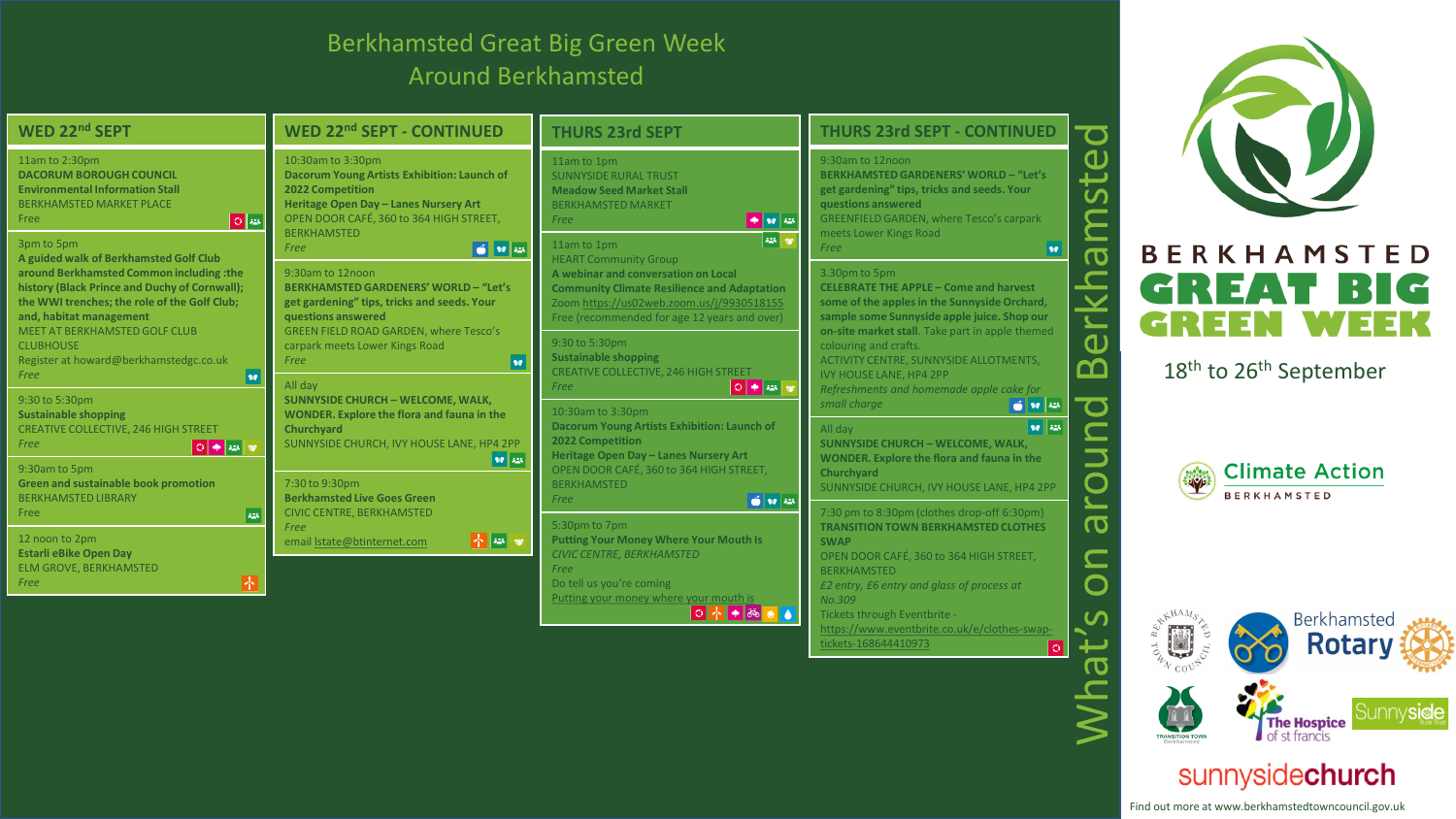## Berkhamsted Great Big Green Week Around Berkhamsted

| FRI 24th SEPT                                                                                                                                                                                                                    | SAT 25th SEPT                                                                                                                                                                                                                         | SUN 26th SEPT                                                                                                                                                                                                                     | TUES 28th SEPT                                                                                                                                                                                      |                                                  |                                                                       |
|----------------------------------------------------------------------------------------------------------------------------------------------------------------------------------------------------------------------------------|---------------------------------------------------------------------------------------------------------------------------------------------------------------------------------------------------------------------------------------|-----------------------------------------------------------------------------------------------------------------------------------------------------------------------------------------------------------------------------------|-----------------------------------------------------------------------------------------------------------------------------------------------------------------------------------------------------|--------------------------------------------------|-----------------------------------------------------------------------|
| 10:30am to 11:30am<br><b>Books in the Woods - Outdoor Playgroup for</b><br>families with children under 5<br><b>ASHRIDGE WOODS</b><br>£3 per family (if booked in advance)<br>Register at bitwplaygroup@gmail.com                | 10:00am to 11:00am<br>Perfectly Imperfect: Aiming for sustainability<br>when sewing at home<br>CREATIVE COLLECTIVE, 246 HIGH STREET<br>Free<br>$\begin{array}{ c c c c c }\hline \circ & \bullet & \text{if } \mathbf{w} \end{array}$ | 10am to 12noon<br><b>Community Litter Pick</b><br>TRANSITION TOWN BERKHAMSTED<br>Meet at Canal Fields, meet near the skate park<br>Free - litter pickers and bags provided. Bring<br>your own gloves. Come with suitable footwear | 2pm<br><b>BERKHAMSTED GARDENERS' SOCIETY</b><br>Bulbs January to May by George Lockwood<br>(organic, green gardener)<br>NORTHCHURCH SOCIAL CENTRE<br>contact Fran on 07901 694173 by text, phone or |                                                  |                                                                       |
| 9:30 to 5:30pm<br><b>Sustainable shopping</b><br><b>CREATIVE COLLECTIVE, 246 HIGH STREET</b><br>Free                                                                                                                             |                                                                                                                                                                                                                                       | 0 <br>and clothing for the weather!<br>2pm to 3:30pm<br><b>Clever Composting</b>                                                                                                                                                  | voicemail<br>£1 for BGS Members<br>$90^\circ$<br>£3 for Non-Members                                                                                                                                 | $\boldsymbol{\sigma}$                            | <b>BERKHAMSTED</b><br>B<br>REAL<br>$\mathbf{\mathbf{H}}$              |
| 9.30am to 4pm<br>Green and sustainable book promotion<br><b>BERKHAMSTED LIBRARY</b><br>Free<br>$22\%$                                                                                                                            |                                                                                                                                                                                                                                       | RECTORY LANE CEMETERY, MAIN GATE<br>Free - donations to Rectory Lane Cemetery<br>appreciated<br>90<br>All day                                                                                                                     |                                                                                                                                                                                                     | $\overline{\mathbf{u}}$<br>മ                     | 33 E E<br>18 <sup>th</sup> to 26 <sup>th</sup> September              |
| 10:30am to 3:30pm<br>Dacorum Young Artists Exhibition: Launch of<br>2022 Competition<br>Heritage Open Day - Lanes Nursery Art<br>OPEN DOOR CAFÉ, 360 to 364 HIGH STREET,<br><b>BERKHAMSTED</b><br>Free<br>$6 - 10$               |                                                                                                                                                                                                                                       | <b>SUNNYSIDE CHURCH - WELCOME, WALK.</b><br>WONDER. Explore the flora and fauna in the<br>Churchyard<br>SUNNYSIDE CHURCH, IVY HOUSE LANE, HP4<br>2PP<br>Free<br>$\left\vert \mathbf{se} \right\vert$ and                          |                                                                                                                                                                                                     | $\mathbf O$                                      | <b>Climate Action</b><br><b>BERKHAMSTED</b>                           |
| 9:30am to 12noon<br><b>BERKHAMSTED GARDENERS' WORLD - "Let's</b><br>get gardening" tips, tricks and seeds. Your<br>questions answered<br><b>GREENFIELD GARDEN, where Tesco's carpark</b><br>meets Lower Kings Road<br>Free<br>90 |                                                                                                                                                                                                                                       |                                                                                                                                                                                                                                   |                                                                                                                                                                                                     | $\boldsymbol{\sigma}$<br>$\overline{\mathsf{O}}$ |                                                                       |
| 90 225<br>All day<br><b>SUNNYSIDE CHURCH - WELCOME, WALK,</b><br>WONDER. Explore the flora and fauna in the<br>Churchyard<br>SUNNYSIDE CHURCH, IVY HOUSE LANE, HP4 2PP                                                           |                                                                                                                                                                                                                                       |                                                                                                                                                                                                                                   |                                                                                                                                                                                                     | at                                               | Berkhamsted<br>U<br><b>Rotary</b>                                     |
| Free<br>$6$ pm to 9:30pm<br>Green comedy evening & pop-up beer<br><b>CIVIC CENTRE, BERKHAMSTED</b>                                                                                                                               |                                                                                                                                                                                                                                       |                                                                                                                                                                                                                                   |                                                                                                                                                                                                     |                                                  | Sunny <b>sic</b><br><b>The Hospice</b><br>of st francis               |
| Tickets £12.50<br>Get your tickets from<br>buytickets.at/berkobeerfest1/572232 $\frac{1}{2}$                                                                                                                                     |                                                                                                                                                                                                                                       |                                                                                                                                                                                                                                   |                                                                                                                                                                                                     |                                                  | sunnysidechurch<br>Find out more at www.berkhamstedtowncouncil.gov.uk |

y**side**